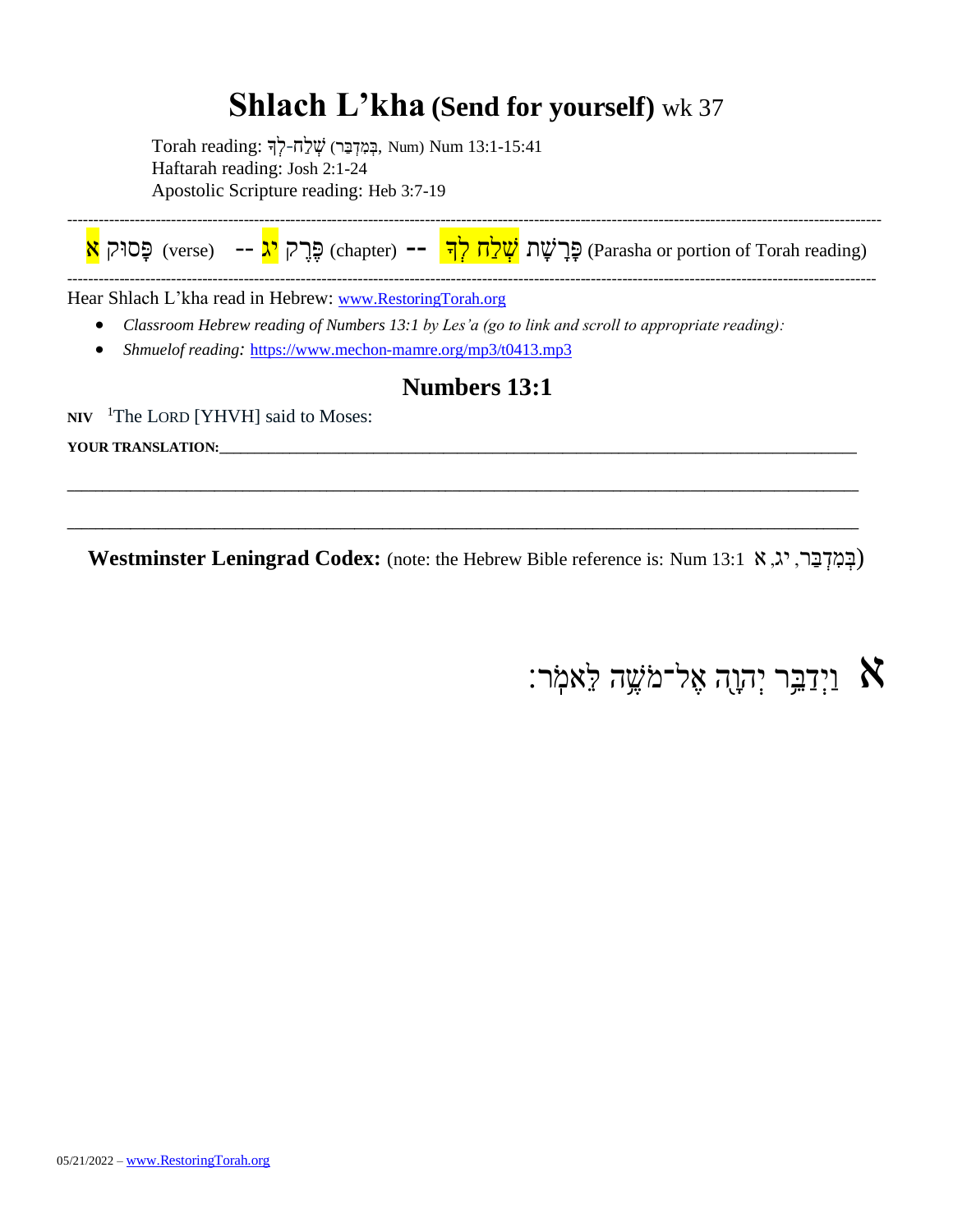- NIV <sup>2</sup> Send some men to explore the land of Canaan, which I am giving to the Israelites. From each ancestral tribe send one of its leaders."
- **ESV** <sup>2</sup> "Send men to spy out the land of Canaan, which I am giving to the people of Israel. From each tribe of their fathers you shall send a man, every one a chief among them." (English Standard Version)
- **CJB**  2 "Send out for yourself men who will scout the Land of Canaan, which I am giving to the children of Israel. You shall send one man each for his father's tribe; each one shall be a chieftain in their midst." (Complete Jewish Bible)

**\_\_\_\_\_\_\_\_\_\_\_\_\_\_\_\_\_\_\_\_\_\_\_\_\_\_\_\_\_\_\_\_\_\_\_\_\_\_\_\_\_\_\_\_\_\_\_\_\_\_\_\_\_\_\_\_\_\_\_\_\_\_\_\_\_\_\_\_\_\_\_\_\_\_\_\_\_\_\_\_\_\_\_\_\_\_\_\_\_\_\_\_\_\_\_\_\_\_\_\_\_\_\_\_\_\_\_\_\_\_\_\_\_**

**\_\_\_\_\_\_\_\_\_\_\_\_\_\_\_\_\_\_\_\_\_\_\_\_\_\_\_\_\_\_\_\_\_\_\_\_\_\_\_\_\_\_\_\_\_\_\_\_\_\_\_\_\_\_\_\_\_\_\_\_\_\_\_\_\_\_\_\_\_\_\_\_\_\_\_\_\_\_\_\_\_\_\_\_\_\_\_\_\_\_\_\_\_\_\_\_\_\_\_\_\_\_\_\_\_\_\_\_\_\_\_\_\_**

YOUR TRANSLATION:

**Westminster Leningrad Codex:** (note: the Hebrew Bible reference is: Num 13:2ב , יג ,רַּב ְּד ִמ ְּב(

# ב <mark>שָׁלַח־לְךָ</mark> אֲנָשִׂים וְיָהָוֹרוּ אֶת־אֱרֶץ כְּנַּ֫עַן אֲשֶׁר־אֲנִי נֹהֵן לִבְנֵי יִשְׂרָאֵל אָישׁ  $\Box$

## אֶחָד៏ אִיּשׁ אֵתָּדׁ לִמַּטֵּ֣ה אֲבֹתָיוֹ חִשְׁלָּחוּ כָּל נָשְׂיא בָהֶם: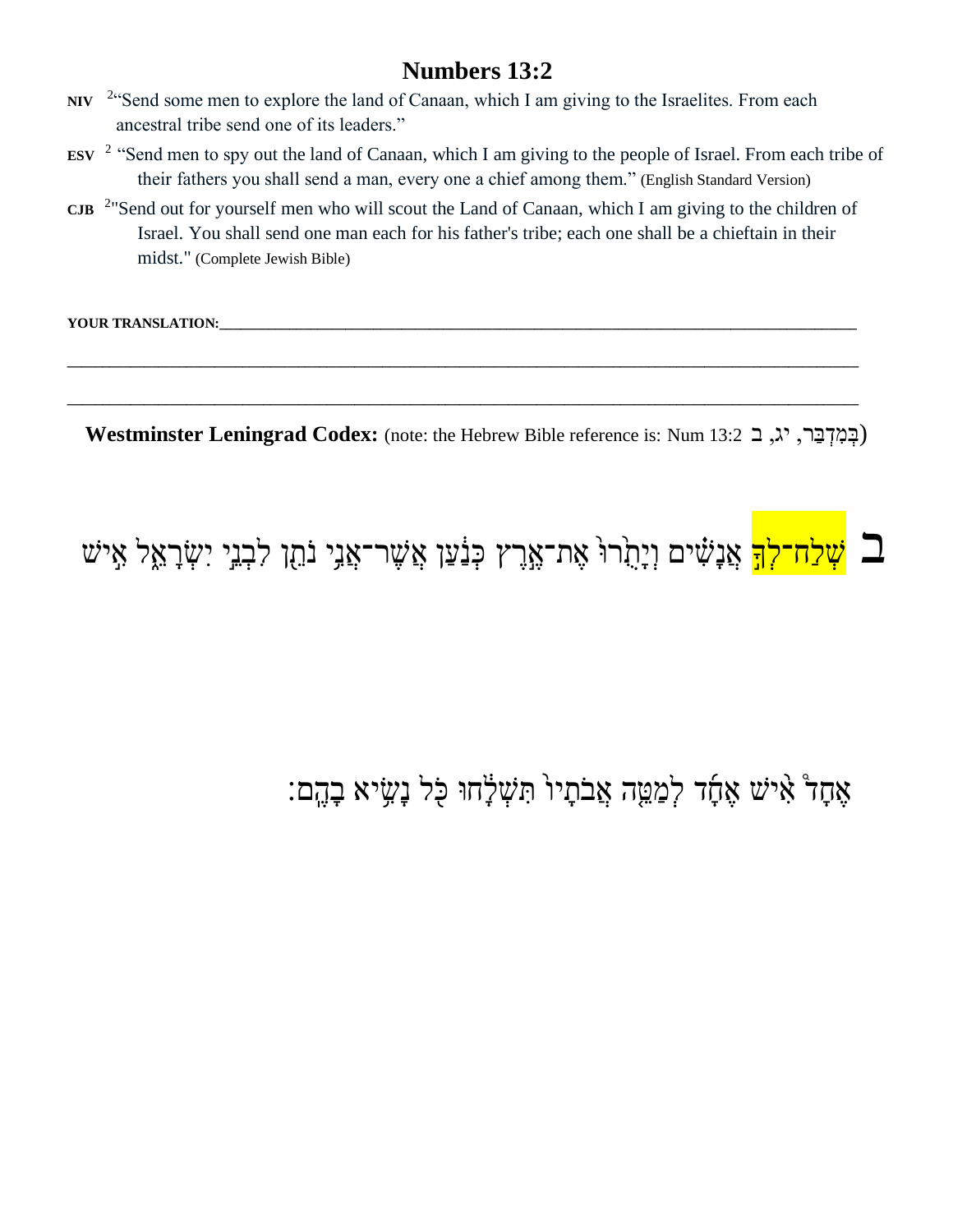- **NIV** <sup>3</sup> So at the LORD's [YHVH's] command Moses sent them out from the Desert of Paran. All of them were leaders of the Israelites.
- **ESV** <sup>3</sup> So Moses sent them from the wilderness of Paran, according to the command of the LORD [YHVH], all of them men who were heads of the people of Israel. (English Standard Version)
- **JPS** <sup>3</sup> And Moses sent them from the wilderness of Paran according to the commandment of the LORD [YHVH]; all of them men who were heads of the children of Israel. (JPS Tanakh 1917)

**\_\_\_\_\_\_\_\_\_\_\_\_\_\_\_\_\_\_\_\_\_\_\_\_\_\_\_\_\_\_\_\_\_\_\_\_\_\_\_\_\_\_\_\_\_\_\_\_\_\_\_\_\_\_\_\_\_\_\_\_\_\_\_\_\_\_\_\_\_\_\_\_\_\_\_\_\_\_\_\_\_\_\_\_\_\_\_\_\_\_\_\_\_\_\_\_\_\_\_\_\_\_\_\_\_\_\_\_\_\_\_\_\_**

**\_\_\_\_\_\_\_\_\_\_\_\_\_\_\_\_\_\_\_\_\_\_\_\_\_\_\_\_\_\_\_\_\_\_\_\_\_\_\_\_\_\_\_\_\_\_\_\_\_\_\_\_\_\_\_\_\_\_\_\_\_\_\_\_\_\_\_\_\_\_\_\_\_\_\_\_\_\_\_\_\_\_\_\_\_\_\_\_\_\_\_\_\_\_\_\_\_\_\_\_\_\_\_\_\_\_\_\_\_\_\_\_\_**

YOUR TRANSLATION:

**Westminster Leningrad Codex:** (note: the Hebrew Bible reference is: Num 13:3ג , יג ,רַּב ְּד ִמ ְּב(

### נִיּּשְׁלֵּה אֹתָם מֹשֶׁה מִמִּדְבַּר פָּארֶן עַל־פִּי יְהוֶה כִּלְָם אֲנָשִׁים רָאשֵׁי  $\lambda$

ּבְנִי־יִשְׂרָאֵל הֵמָּה: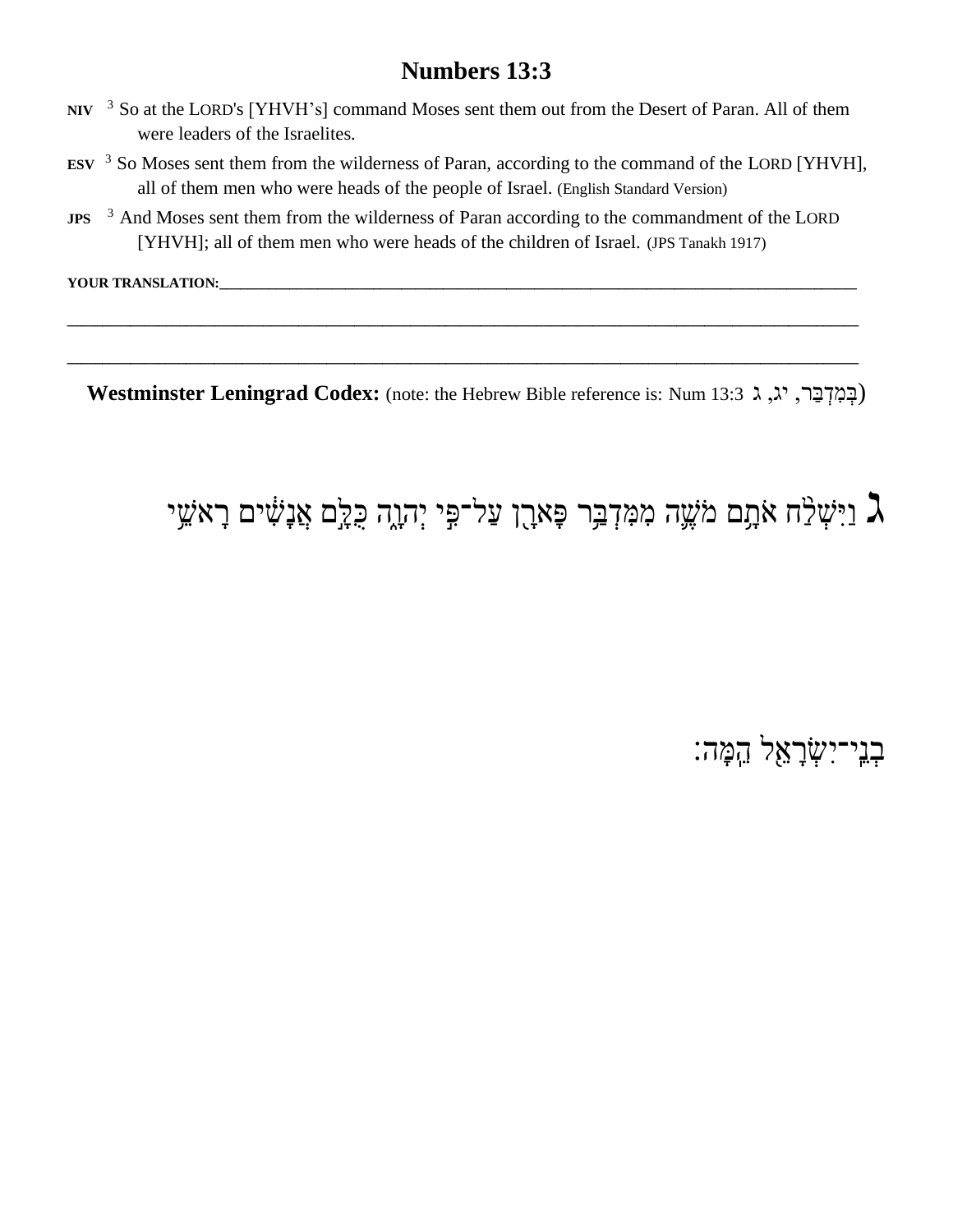- **NIV** <sup>4</sup> These are their names: from the tribe of Reuben, Shammua son of Zakkur;
- **ESV** <sup>4</sup> And these were their names: From the tribe of Reuben, Shammua the son of Zaccur; (English Standard Version)

**\_\_\_\_\_\_\_\_\_\_\_\_\_\_\_\_\_\_\_\_\_\_\_\_\_\_\_\_\_\_\_\_\_\_\_\_\_\_\_\_\_\_\_\_\_\_\_\_\_\_\_\_\_\_\_\_\_\_\_\_\_\_\_\_\_\_\_\_\_\_\_\_\_\_\_\_\_\_\_\_\_\_\_\_\_\_\_\_\_\_\_\_\_\_\_\_\_\_\_\_\_\_\_\_\_\_\_\_\_\_\_\_\_**

**\_\_\_\_\_\_\_\_\_\_\_\_\_\_\_\_\_\_\_\_\_\_\_\_\_\_\_\_\_\_\_\_\_\_\_\_\_\_\_\_\_\_\_\_\_\_\_\_\_\_\_\_\_\_\_\_\_\_\_\_\_\_\_\_\_\_\_\_\_\_\_\_\_\_\_\_\_\_\_\_\_\_\_\_\_\_\_\_\_\_\_\_\_\_\_\_\_\_\_\_\_\_\_\_\_\_\_\_\_\_\_\_\_**

YOUR TRANSLATION:\_\_\_\_

**Westminster Leningrad Codex:** (note: the Hebrew Bible reference is: Num 13:4ד , יג ,רַּב ְּד ִמ ְּב(

ן וְאֵלֶּה שְׁמֹותָם לְמַטֵּה רְאוּבֵר שַׁמְּוּעַ בֶּן־זַכְּוּר: **]**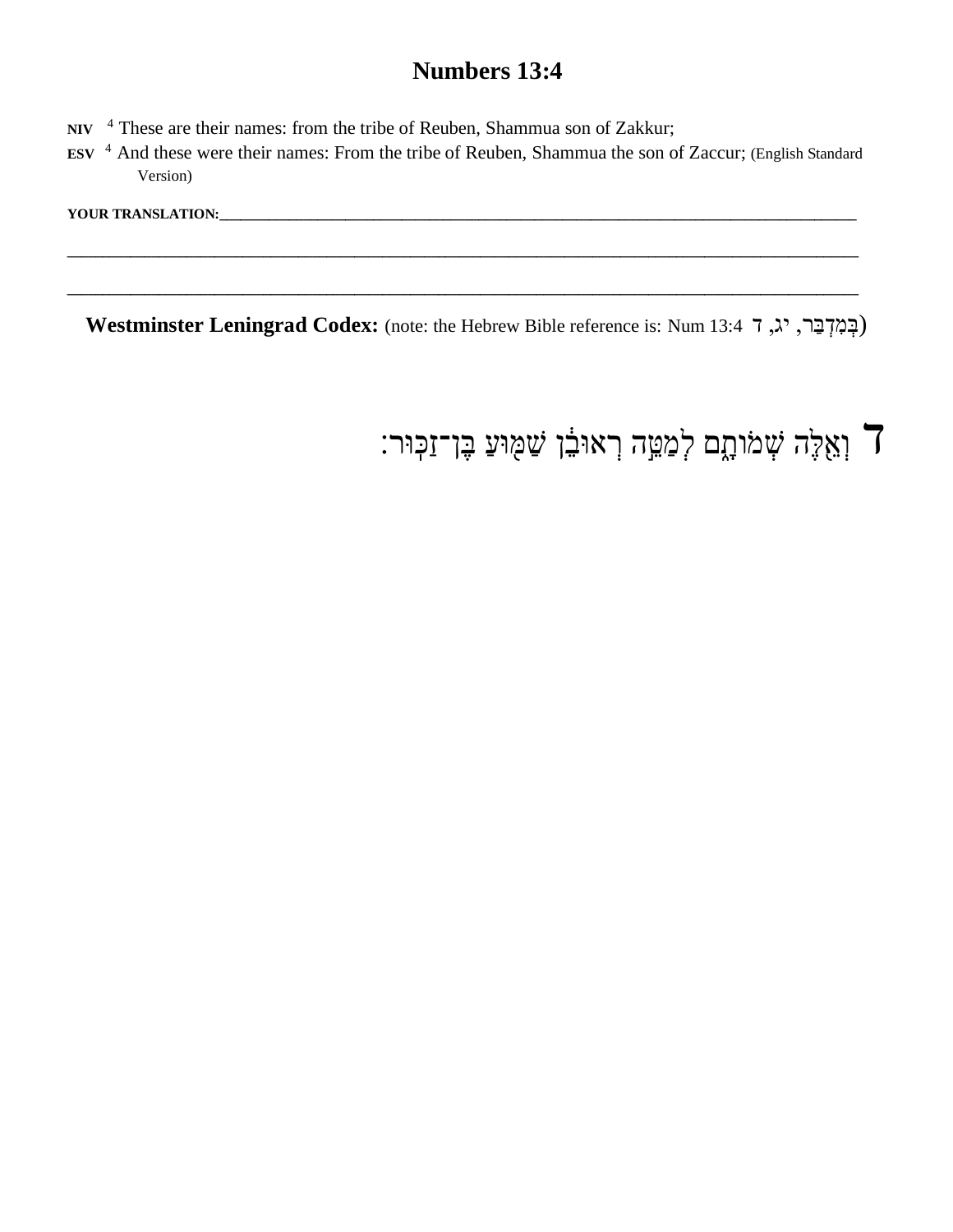NIV  $\frac{5}{7}$  from the tribe of Simeon, Shaphat son of Hori;

Westminster Leningrad Codex: (note: the Hebrew Bible reference is: Num 13:5 יג, ה ז 13:5

ה לְמַמֵּה שִׁמְעוֹן שָׁפָט בֶּן־חֹורִי: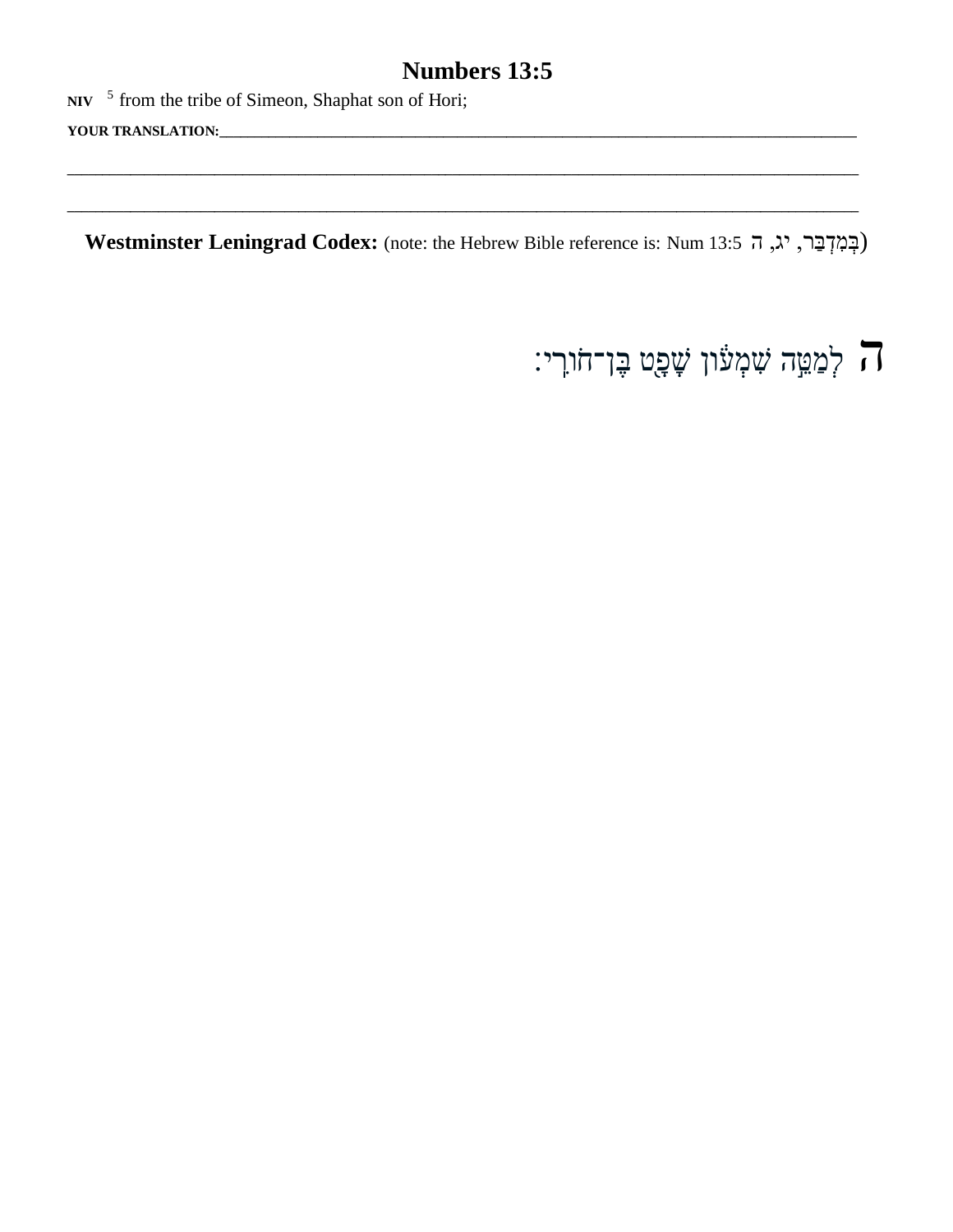NIV <sup>6</sup> from the tribe of Judah, Caleb son of Jephunneh;

Westminster Leningrad Codex: (note: the Hebrew Bible reference is: Num 13:6 וְבְמִדְבֵּר, יג, ו

ך לְמַמֵּה יְהוּדָ<del>ׂ</del>ה כָּלֵב בֶּן־יְפָגֶּה: